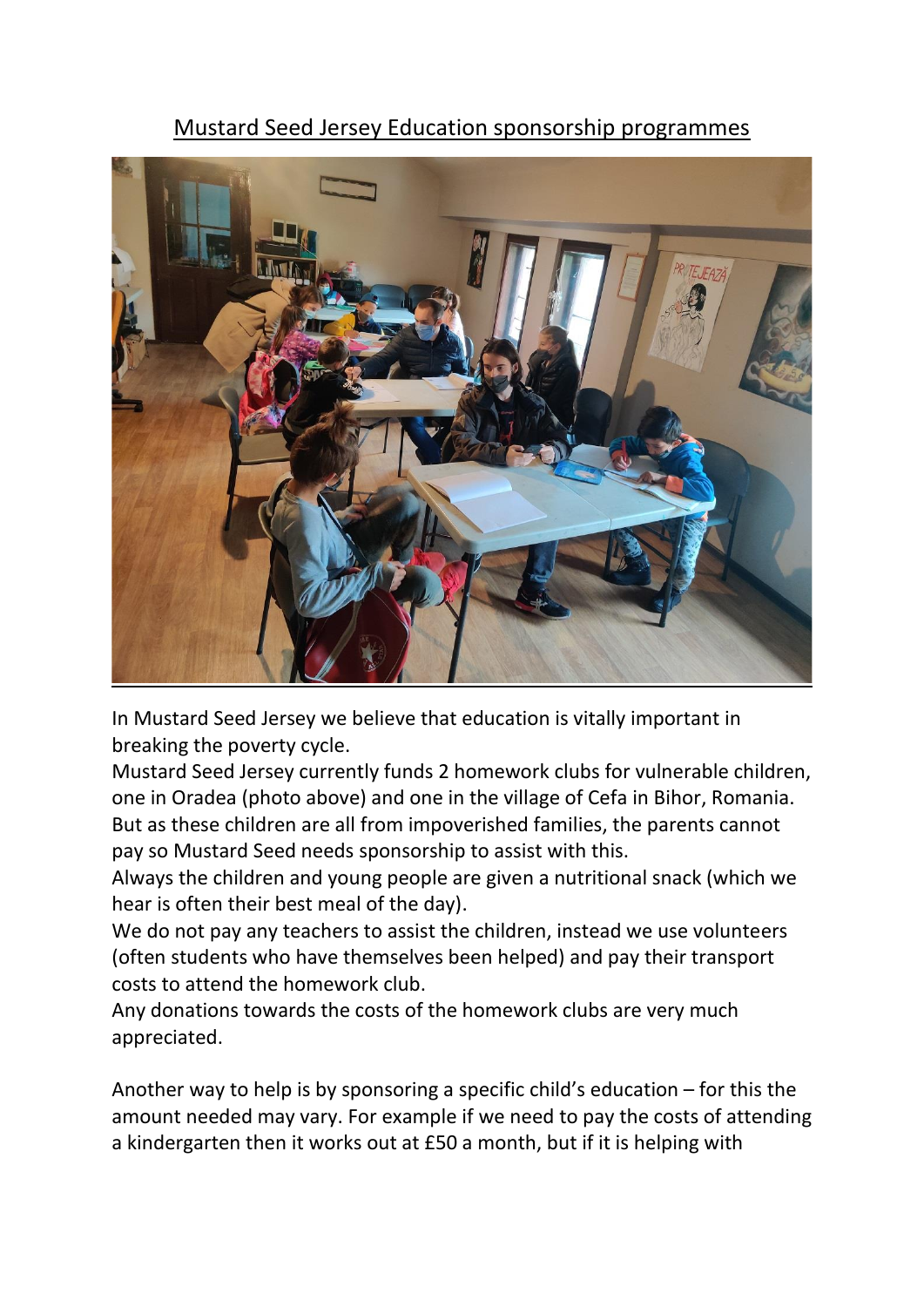transport costs and stationery then we ask for £100 a term or £25 a month. Each child or young person is unique so their needs differ.

## Some frequently asked questions:

How does sponsorship work?

Each month (or quarter or year if you prefer) you pay an agreed amount of money into Mustard Seed's Sponsorship Account. Money from this account is regularly sent to Romania specifically to benefit the people who are sponsored. Continuity is important.

We prefer it if you pay in advance (a minimum of 3 or 6 months in advance) or by standing order. A Standing Order Form is included in the response sheet. Please return the response sheet to us. [If you decide to give a lump sum which is over £50, then Mustard Seed as a registered charity can claim a refund on income tax]. It is helpful if a reference can be added HOMEWORK CLUB or EDUCATION.

How much money should I give?

For CHILD at KINDERGARTEN we would suggest £50 a month

For a CHILD attending HOMEWORK CLUB we ask for £16 per month (you can increase that if you wish).

For a YOUNG PERSON attending VOCATIONAL SCHOOL or HIGH SCHOOL we ask for £100 per term or £25 per month

For individual children and young people the cost can be greater. To pay fees and hostel accommodation for a vocational school student works out at £200+ per month.

Can I be sure the money will be well used?

Our social workers administer the money and monitor things closely They decide on the priority needs in each case. For the homework club children the money is used to help pay for food and materials. For students at high school the money is often used to pay for transport or sometimes materials.

Will I know the beneficiary's name?

Yes if you are sponsoring a specific child , within a month of our receiving your money you should have received a profile on "your" child / young person usually with a photo.

Will I have updates on progress?

Yes, you will receive reports at least once a year, more frequently if a change occurs. Can I send the person I sponsor a parcel?

So long as Mustard Seed has an aid consignment going at the appropriate time this should be possible, but please check with us.

This is possible for named sponsored students.

It is not possible for children at homework club unless you can organise a parcel for each child! As otherwise it would cause disappointment and jealousy if only one or two received. But if you can organise a general box for homework club of pencils, rubbers, sharpeners, crayons, felt tip pens, individual notebooks, etc that would be wonderful and would be shared among them all.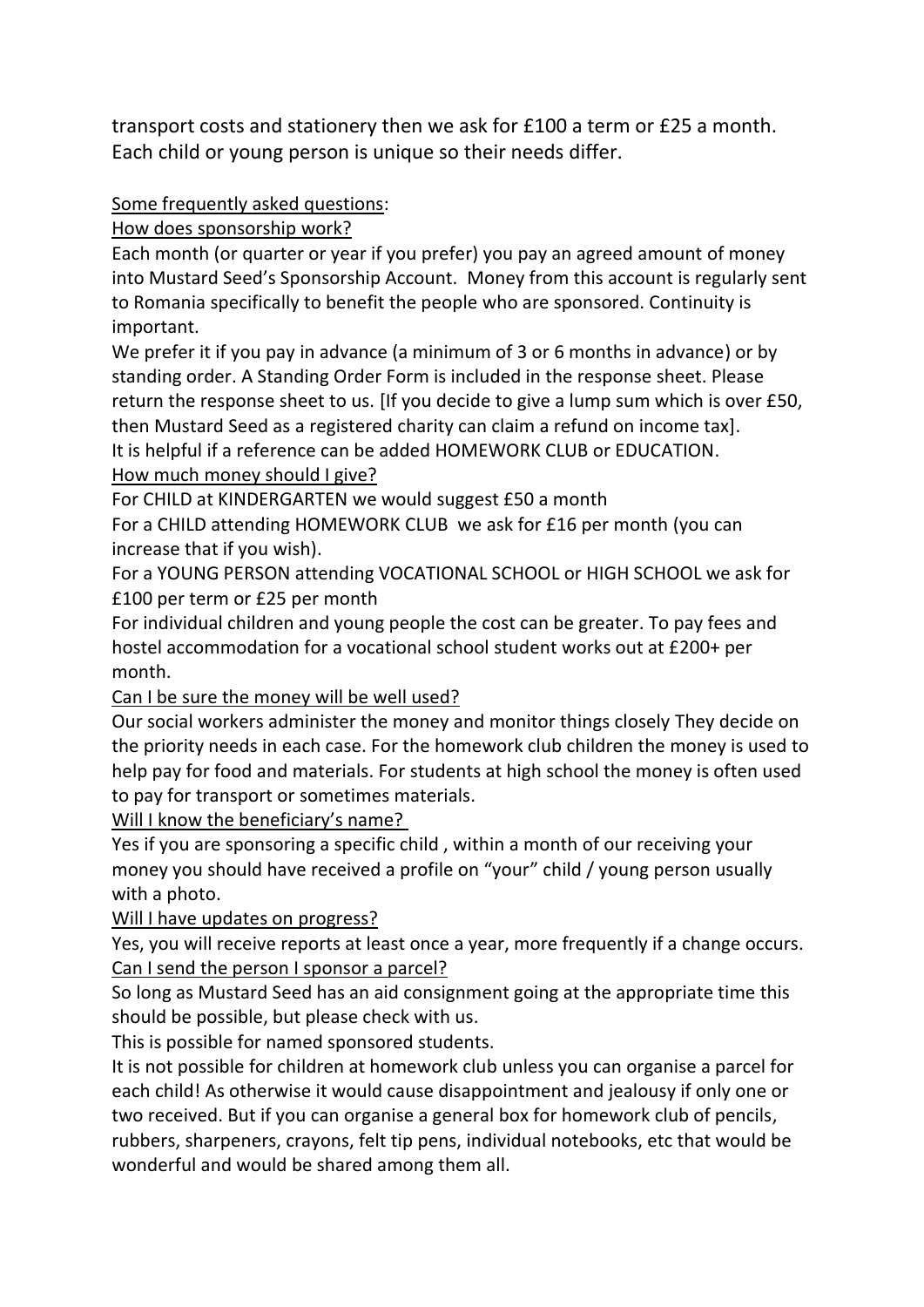## RESPONSE SLIP

Name ………………………………………….

Address …………………………………………………………………………….

…………………………………………………………………………………………………

Email ……………………………………………………………------Please write clearly

Please indicate if you prefer letter by post or we will use email to contact you.

Please indicate how you want your sponsorship to help with education:

All the children at Homework Club – for this we suggest £16 a month / £192 per year but are very happy for you to donate more!

Named Child / young person - we would suggest £25 per month / £300 a year

Named Child at kindergarten - £50 per month / £600 per year.

I enclose a Lump sum donation of £ ……………………

To be used for

 $\overline{\phantom{a}}$ 

 I wish to pay by standing order and have filled in the enclosed standing order form for Mustard Seed to send to the bank.

I have set up a standing order direct with my bank. Please advise us of name of account, date, frequency, amount so we can use the money as you wish Or you can email this info to [mustardseedjersey@yahoo.co.uk\)](mailto:mustardseedjersey@yahoo.co.uk)

There is a standing order form on the next page.

If you are signing a standing order form you will need to return it to us. If you are setting it up online just give us the details please.